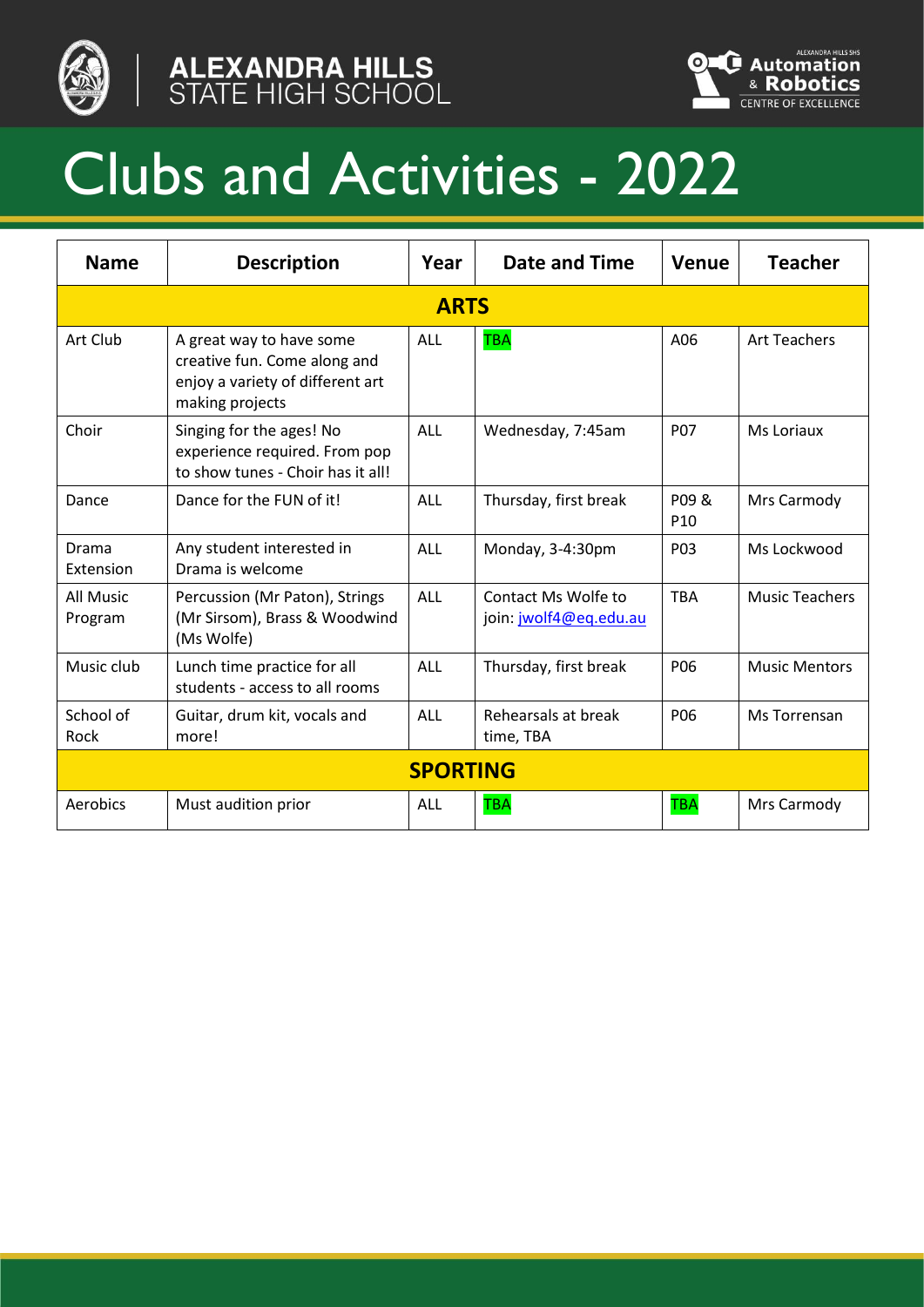

| <b>RECREATIONAL</b>            |                                                                                                                                                                               |            |                                             |             |                                           |  |  |
|--------------------------------|-------------------------------------------------------------------------------------------------------------------------------------------------------------------------------|------------|---------------------------------------------|-------------|-------------------------------------------|--|--|
| A-Pop &<br><b>Rubiks</b>       | A-Pop Club is an incredible<br>community of talented students<br>who come together to share<br>their love of anime, pop culture,<br>cosplay, manga, Beyblades, and<br>Rubiks. | ALL        | Friday, first break                         | SS08-09     | Mrs<br>Sandoz &<br>Ms Bond                |  |  |
| <b>Chess Club</b>              | Chess sets, clocks and coaching<br>provided to Chess Club<br>members                                                                                                          | ALL        | Tuesday, second break                       | RC3         | Mr Issa                                   |  |  |
| <b>Motion Club</b>             | For students with an interest in<br>photography or film, with a<br>willingness to share and learn<br>new skills                                                               | ALL        | Thursday, 3-4pm                             | A03         | Mr<br>Newton                              |  |  |
| <b>History Club</b>            | Offers a variety of activities<br>such as model making, historical<br>movie days, board games,<br>quizzes, and field trips to the<br><b>Queensland Museum</b>                 | ALL        | Friday on ODD WEEKS, first<br>break         | <b>SS04</b> | Mr Beaton                                 |  |  |
| Geography<br>Club              | For students interested in all<br>things geography                                                                                                                            | <b>ALL</b> | Wednesday, first break                      | <b>SS07</b> | Ms<br>Richards                            |  |  |
| Nintendo<br>Club               | Group game playing on<br>Nintendo DS                                                                                                                                          | ALL        | Wednesday, first break                      | A03         | Mr<br>Newton                              |  |  |
| Tabletop<br><b>Gaming Club</b> | The TGC meets after school for<br>fans of war-gaming, from<br>Warhammer to D & Dragons                                                                                        | ALL        | Wednesday, 3-4pm                            | <b>IEC</b>  | Mr Cowley                                 |  |  |
| Writing &<br><b>Book Club</b>  | Work with Yr12 English mentors<br>on your writing for enjoyment,<br>competitions or assessment.<br>Mingle with fellow readers and<br>enjoy new books at Book Club.            | ALL        | Wednesday, first break Every<br>second week | L07         | Senior<br>Student:<br>Cameron<br>McVicker |  |  |

| <b>FRIENDSHIP / GOODWILL</b> |                                                                                                                                                                                    |            |                            |            |                                     |  |
|------------------------------|------------------------------------------------------------------------------------------------------------------------------------------------------------------------------------|------------|----------------------------|------------|-------------------------------------|--|
| <b>Breakfast</b><br>Club     | Free breakfast - start your day<br>with yummy food and friends                                                                                                                     | <b>ALL</b> | Wednesday before<br>school | <b>HUB</b> | Chappy:<br>Mae<br>Jimenez-<br>Wafer |  |
| Chill Zone                   | Chill Zone is a space for<br>students in Years 7, 8 & 9 to<br>have fun and meet new friends<br>in a safe place. There are<br>different activities and games<br>organised each week | ALL        | Wednesday, first break     | <b>HUB</b> | Chappy:<br>Mae<br>Jimenez-<br>Wafer |  |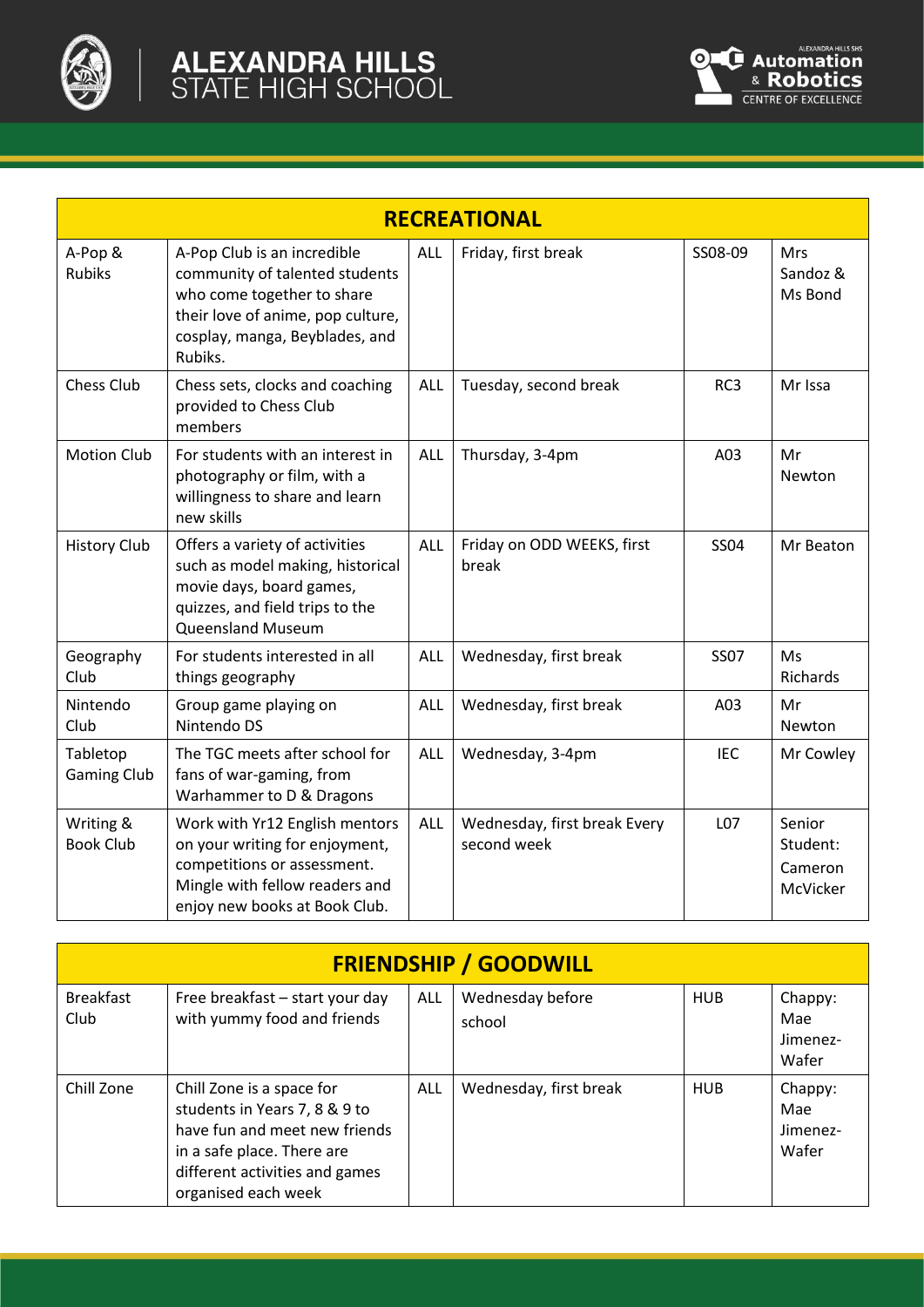



| <b>Interact Club</b>                   | Interact Club works with Rotary<br>Club to raise money in the<br>school and local community.<br>Money raised is donated to<br>various community groups and<br>charities    | <b>ALL</b> | Thursday, ODD school-weeks,<br>8-8:30am                             | Resource<br>Centre | Mr<br>Kuzewicz |  |  |
|----------------------------------------|----------------------------------------------------------------------------------------------------------------------------------------------------------------------------|------------|---------------------------------------------------------------------|--------------------|----------------|--|--|
| Rainbow<br>Alliance                    | Rainbow Alliance is a social<br>group for LGBTIQ+ students and<br>their friends at the school. All<br>students are welcome.                                                | <b>ALL</b> | Tuesdays & Thursdays, first<br>break                                | L03                | Mrs Beutel     |  |  |
| Student<br>Council                     | <b>Student Council meets</b><br>fortnightly and everyone is<br>invited. We work together to<br>create fundraising events within<br>the school, charities, and<br>community | <b>ALL</b> | Monday, ODD WEEKS, first<br>break                                   | <b>NS01</b>        | Miss<br>Newton |  |  |
| <b>Taskforce</b><br><b>Buddy Bench</b> | A welfare club designed to<br>encourage positive relationships<br>with others, including<br>fundraising for student welfare<br>and community groups                        | <b>ALL</b> | Tuesday, first break                                                | RC1                | Mr Beaton      |  |  |
| <b>SCHOOL EVENT SUPPORT</b>            |                                                                                                                                                                            |            |                                                                     |                    |                |  |  |
| <b>Tech Crew</b>                       | For students wishing to<br>contribute to all school events<br>and assemblies through<br>technical support i.e. Sound,<br>lighting, multimedia etc                          | All        | Meetings - Thursday long<br>break PLUS every morning at<br>the hall | <b>P5</b>          | Mr<br>Newton   |  |  |
| Film Crew                              | Filming school assemblies                                                                                                                                                  | All        | Every Thursday morning                                              | Hall               | Mr<br>Newton   |  |  |

| <b>ACADEMIC</b>                        |                                                                                                                                                                                                             |            |                                                                             |                         |                          |  |  |
|----------------------------------------|-------------------------------------------------------------------------------------------------------------------------------------------------------------------------------------------------------------|------------|-----------------------------------------------------------------------------|-------------------------|--------------------------|--|--|
| Maths<br><b>Tutoring</b>               | To assist students with their<br>Maths skills, understanding<br>assignments, exam preparation                                                                                                               | <b>ALL</b> | Monday, 3-4pm                                                               | M02                     | Maths<br><b>Teachers</b> |  |  |
| Language<br>Tutoring &<br>Culture Club | Language tutoring and<br>international cultural games,<br>activities and traditions e.g.<br>Chinese New Year, Italian<br>Carnevale Celebrations, German<br>Easter traditions, Japanese<br>origami and more! | <b>ALL</b> | Friday, first break<br>(TUTORING)<br>Friday, twice a term<br>(CULTURE CLUB) | <b>IEC Open</b><br>Area | Miss King,<br>Miss Nolan |  |  |
| <b>Homework</b><br>Head-               | Assistance with homework                                                                                                                                                                                    | Years 7-9  | Wednesday, first break                                                      | L <sub>07</sub>         | Mr Beaton                |  |  |